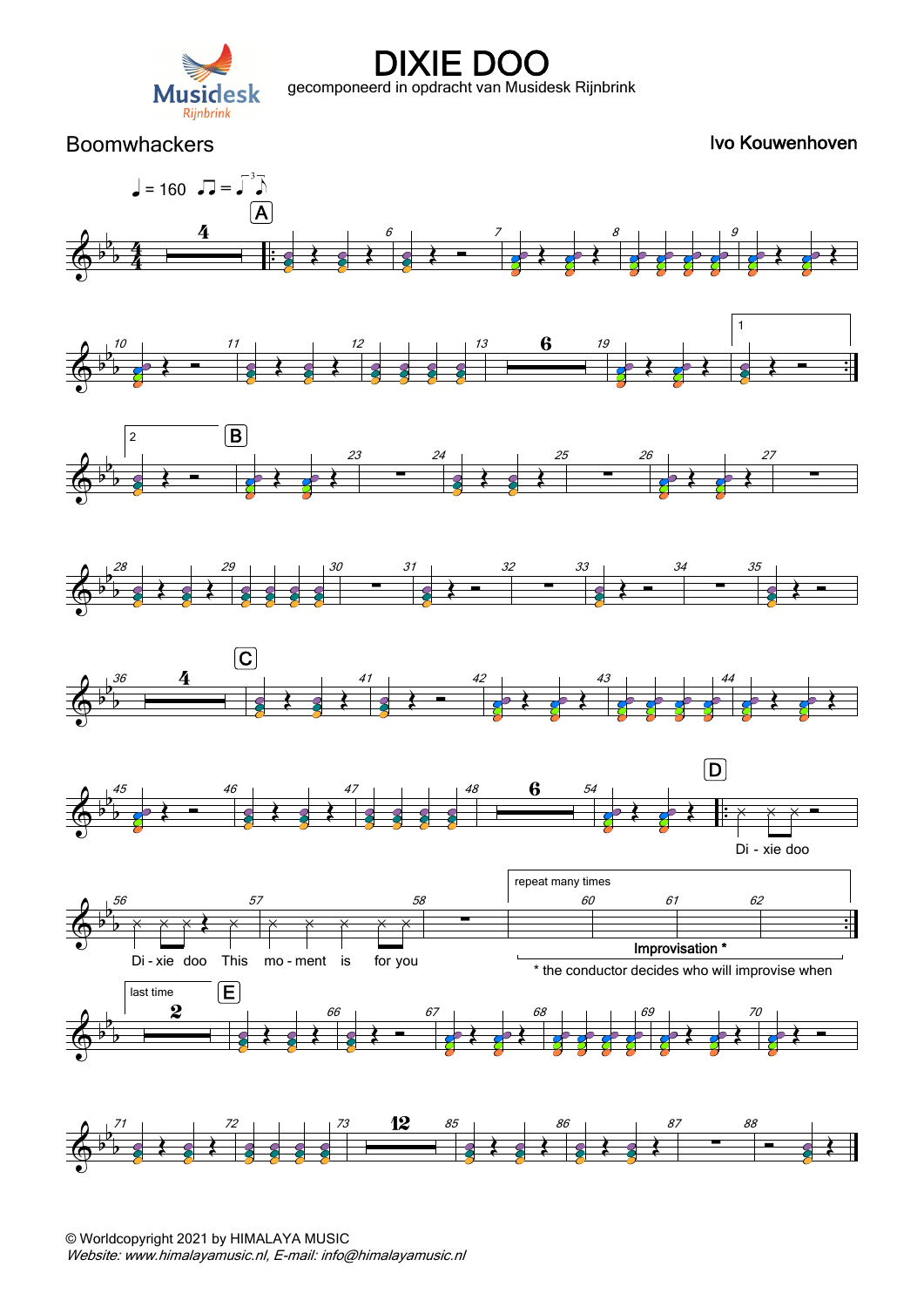

Violin Student **IVo Kouwenhoven** Ivo Kouwenhoven











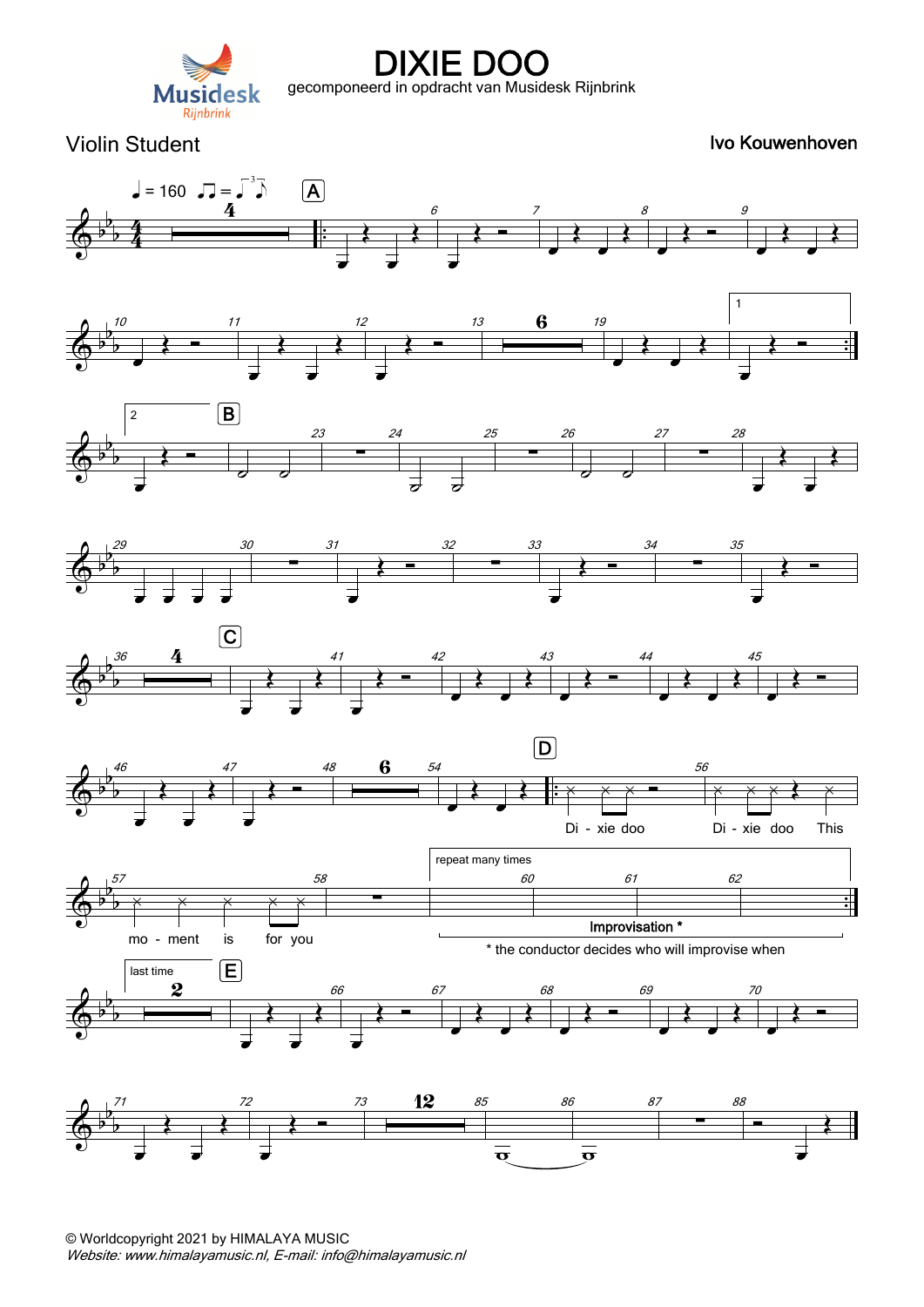

# Soprano Recorder Student **IVo Kouwenhoven** Ivo Kouwenhoven

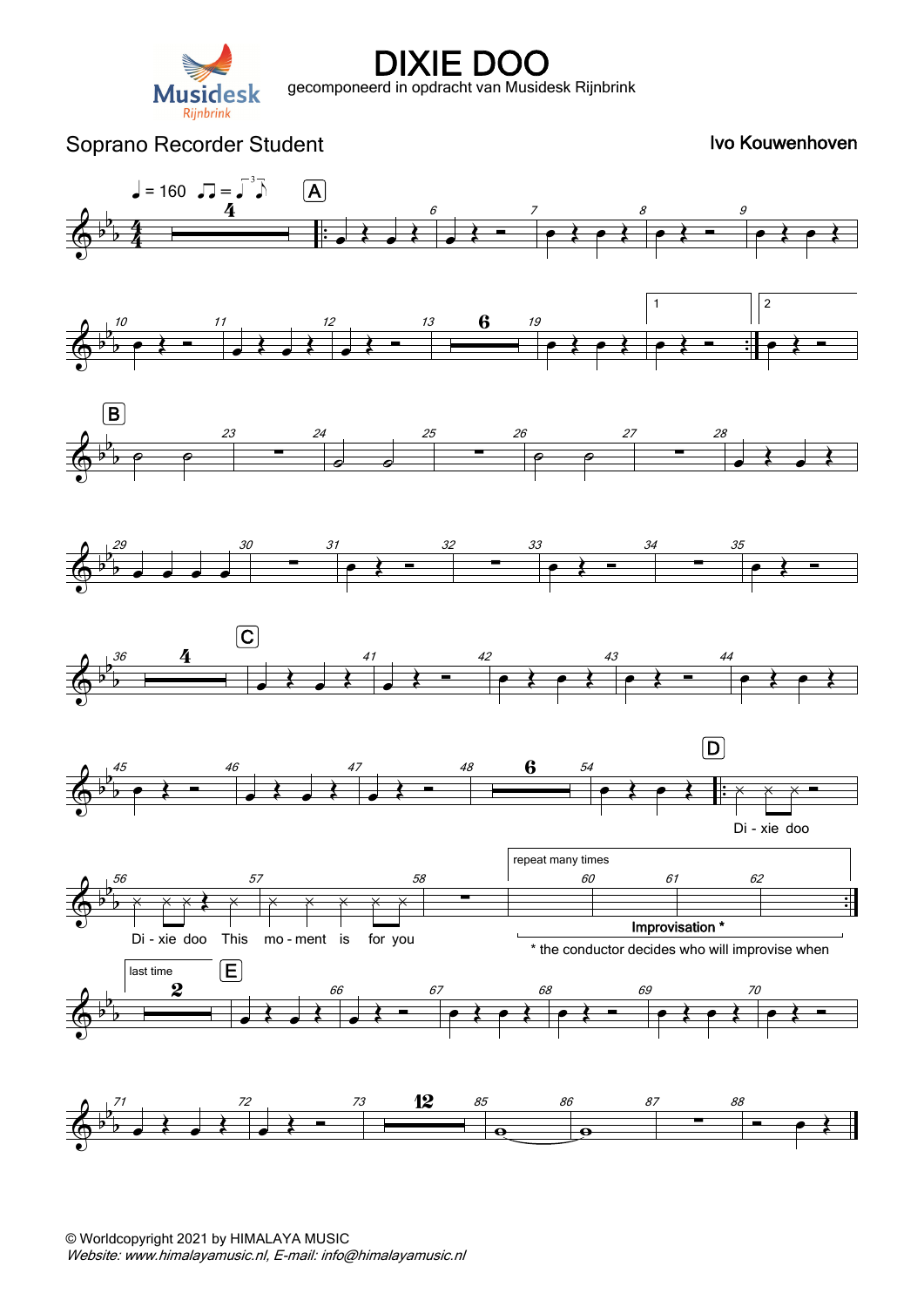

#### Flute / Oboe Student **Ivo Kouwenhoven**  $\sqrt{2} = 160$   $\sqrt{2} = \sqrt{3}$  $\boxed{\mathsf{A}}$  $\frac{4}{\overline{4}}$ 6 8  $\bullet$   $\leftarrow$   $\bullet$ b  $\begin{array}{c} \n \overline{1} & \overline{1} & \overline{1} \\ \n \overline{1} & \overline{1} & \overline{1} \\ \n \overline{1} & \overline{1} & \overline{1} \\ \n \end{array}$  $\frac{4}{4}$  .  $\overline{\Phi^{\flat}}$  $\overrightarrow{e}$  $\overrightarrow{e}$  $\overline{\bigstar}$  $\frac{4}{4}$ 1  $\begin{array}{c|c|c}\n & 13 & 6 & 19 \\
\hline\n\end{array}$ b . <sup>10</sup>  $\bullet$   $\leftarrow$   $\leftarrow$   $\leftarrow$   $\leftarrow$   $\leftarrow$   $\leftarrow$   $\leftarrow$   $\leftarrow$   $\leftarrow$   $\leftarrow$   $\leftarrow$   $\leftarrow$   $\leftarrow$   $\leftarrow$   $\leftarrow$   $\leftarrow$   $\leftarrow$   $\leftarrow$   $\leftarrow$   $\leftarrow$   $\leftarrow$   $\leftarrow$   $\leftarrow$   $\leftarrow$   $\leftarrow$   $\leftarrow$   $\leftarrow$   $\leftarrow$   $\leftarrow$   $\leftarrow$   $\leftarrow$   $\leftarrow$   $\leftarrow$   $\leftarrow$   $\leftarrow$   $\leftarrow$  12 b .  $\overrightarrow{A}$  $\overrightarrow{a}$  $\bullet$   $\leftarrow$   $\leftarrow$   $\leftarrow$  $\overrightarrow{e}$  $\boxed{B}$ 2 25 23 27 b  $\begin{array}{c|c}\n 24 \\
 \hline\n \end{array}$  $rac{26}{\blacksquare}$  $\begin{array}{c|c}\n 28 \\
 \hline\n \end{array}$  $\overline{\Phi^{\flat}}$  $e$   $\uparrow$   $\uparrow$   $e$   $e$   $e$  $\rho$   $\rho$  $\bullet$   $\overrightarrow{a}$   $\overrightarrow{b}$ b  $\overline{\bullet}$   $\overline{\bullet}$ b 29 30  $\frac{31}{\boxed{}}$  $\bullet$   $\leftarrow$   $\leftarrow$   $\leftarrow$  $\begin{array}{c}\n 33 \\
 \hline\n 72\n \end{array}$  $\bullet$   $\leftarrow$   $\leftarrow$   $\leftarrow$  $\begin{array}{c}\n 35 \\
 \hline\n \end{array}$  $\overline{\Phi^{\flat}}$  $\overrightarrow{e}$ b œ œ œ œ  $\overline{C}$  $rac{36}{1}$ b 41  $\begin{array}{c} \n \stackrel{42}{\longrightarrow} \end{array}$ 43  $\bullet$   $\leftarrow$   $44$  $\overline{\Phi^{\flat}}$  $\overrightarrow{a}$  $\bullet$   $\leftarrow$   $\leftarrow$   $\leftarrow$  $e$   $\leftrightarrow$   $e$   $\leftrightarrow$ b  $\boxed{\mathsf{D}}$  $\begin{array}{|c|c|c|c|}\n\hline\n\end{array}$   $\begin{array}{|c|c|c|}\n\hline\n\end{array}$ b . <sup>45</sup>  $\leftrightarrow$   $\leftarrow$   $\leftarrow$ 47 b .  $\overline{\Phi^{\flat}}$  $\overrightarrow{a}$ **e** } **e** } : x x x = Di - xie doo repeat many times 58 60 61 62 b . <sup>56</sup> 57 b .  $\overline{\Phi^{\flat}}$  $\overline{\phantom{a}}$  $\times$   $\times$   $\times$   $\times$   $\times$ ∑ Improvisation \* Di-xie doo - xie doo This mo-ment is for you \* the conductor decides who will improvise when E last time 2 66 68 b <sup>œ</sup> <sup>Œ</sup> <sup>67</sup>  $\bullet$   $\leftarrow$   $\bullet$ 70  $\overline{\Phi^{\flat}}$  $\rightarrow$  $e$   $\leftrightarrow$   $e$   $\leftrightarrow$  $e$   $\leftrightarrow$   $e$   $\leftrightarrow$  $\overrightarrow{e}$ b  $\begin{array}{c|c|c}\n & 73 & 12 & 85 \\
\hline\n\end{array}$ 86 b 71 72 87  $\begin{array}{c}\n 88 \\
 \hline\n 72\n \end{array}$  $\overline{\Phi^{\flat}}$  $\overrightarrow{a}$  $\overline{\bullet}$ b  $\overline{\mathbf{e}}$  $\overline{\mathbf{e}}$ 1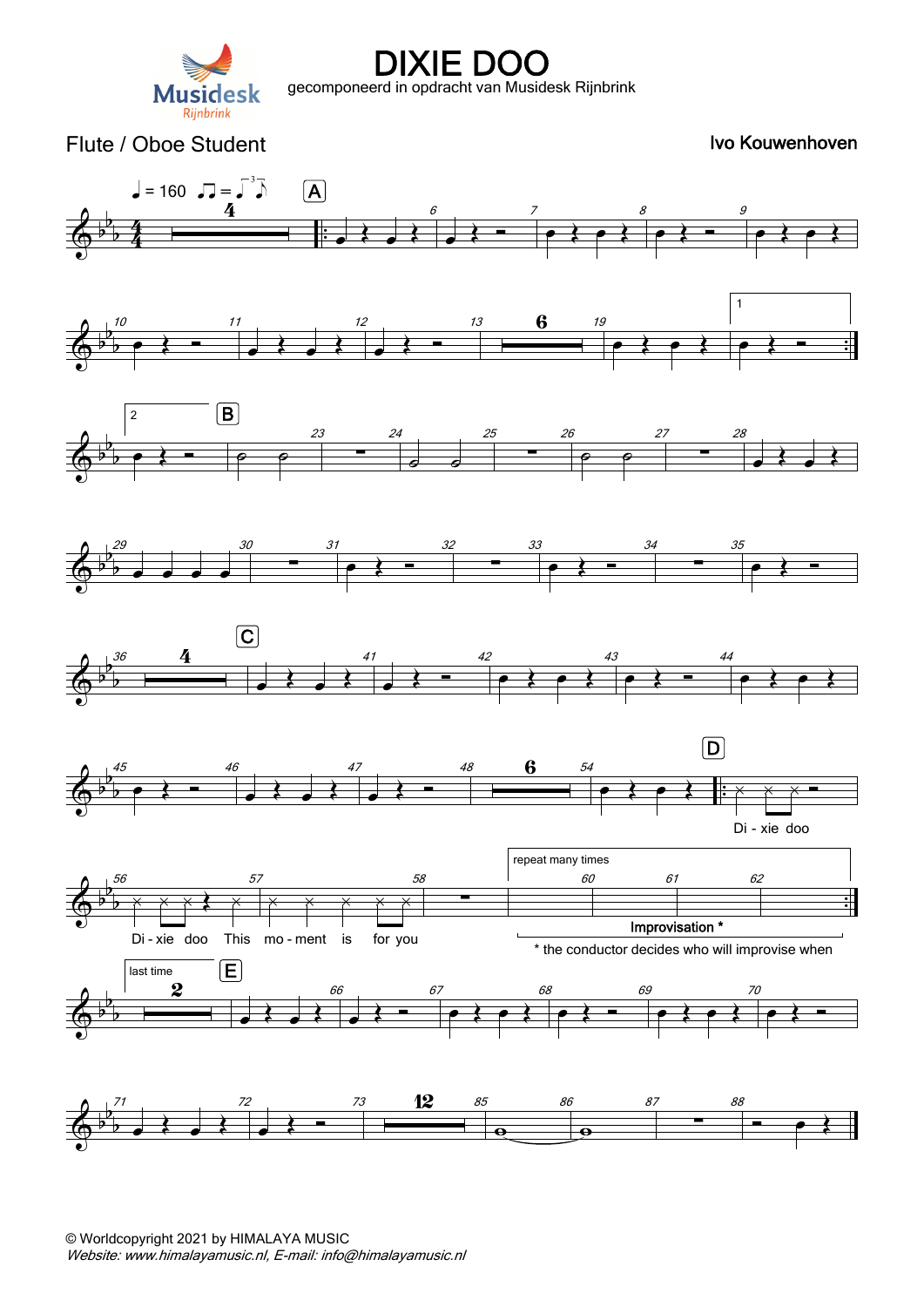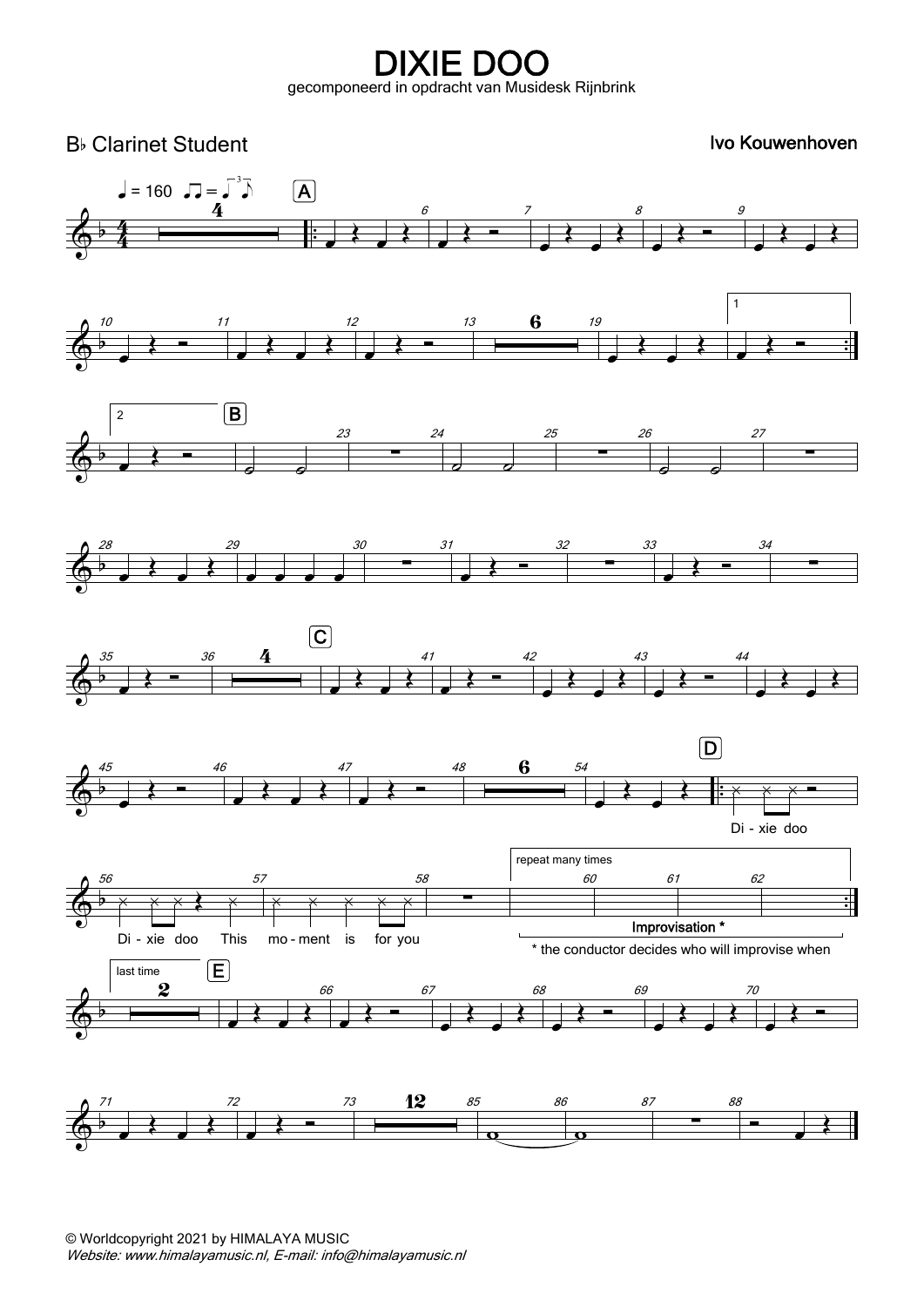

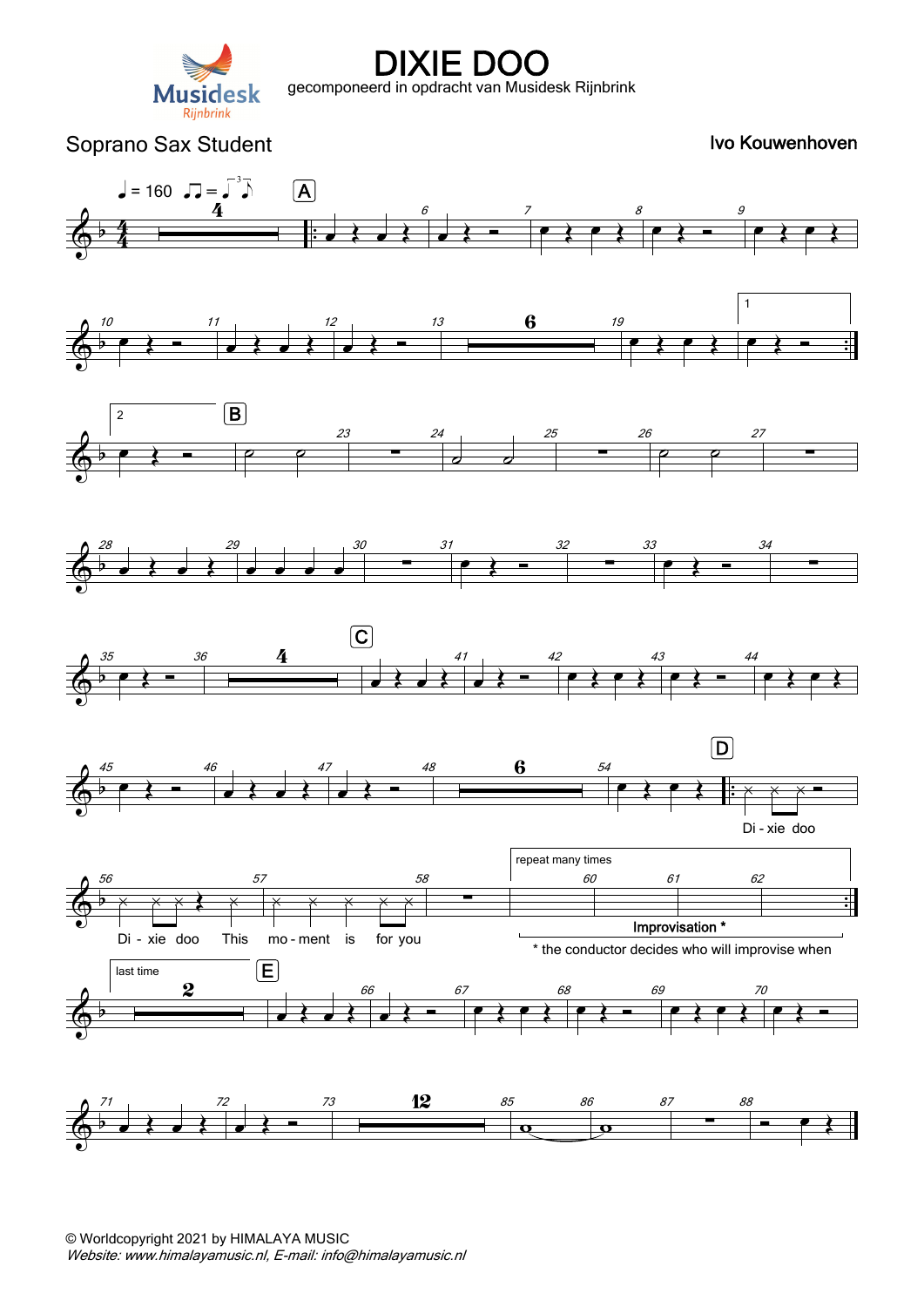

Alto Sax Student **Ivo Kouwenhoven** 

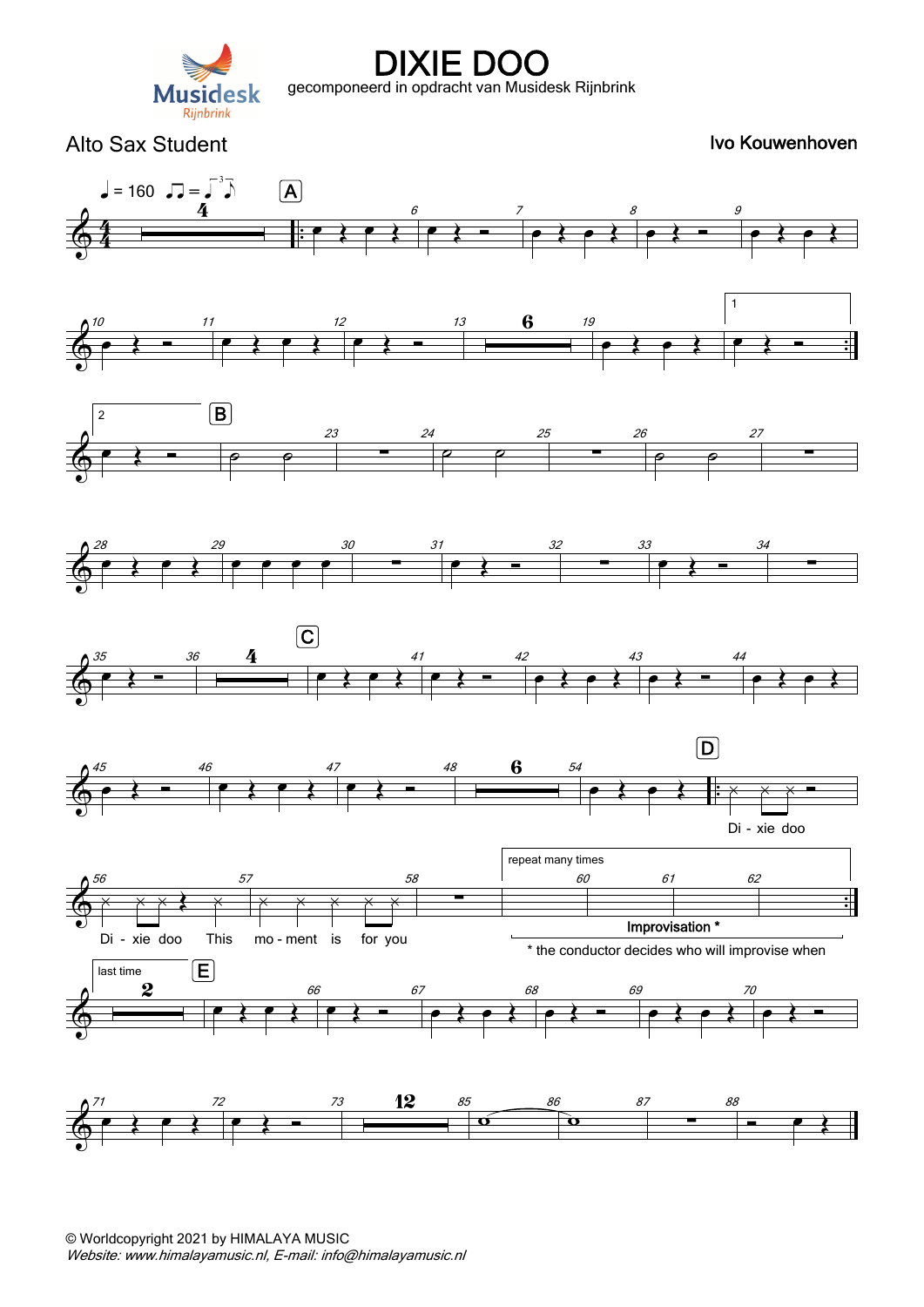

Eb Horn Student **IVo Kouwenhoven** Ivo Kouwenhoven

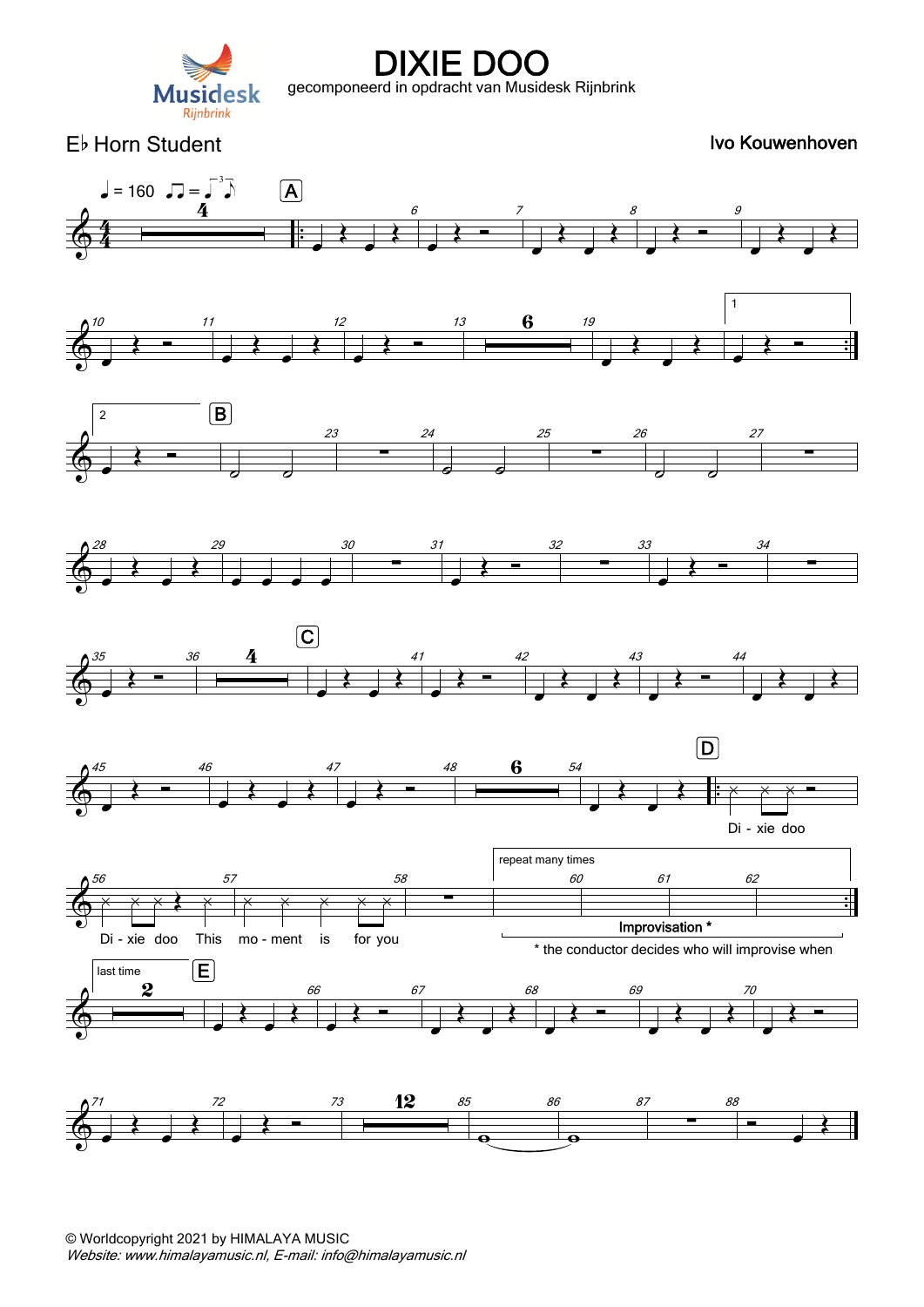

F Horn Student **IVo Kouwenhoven** 

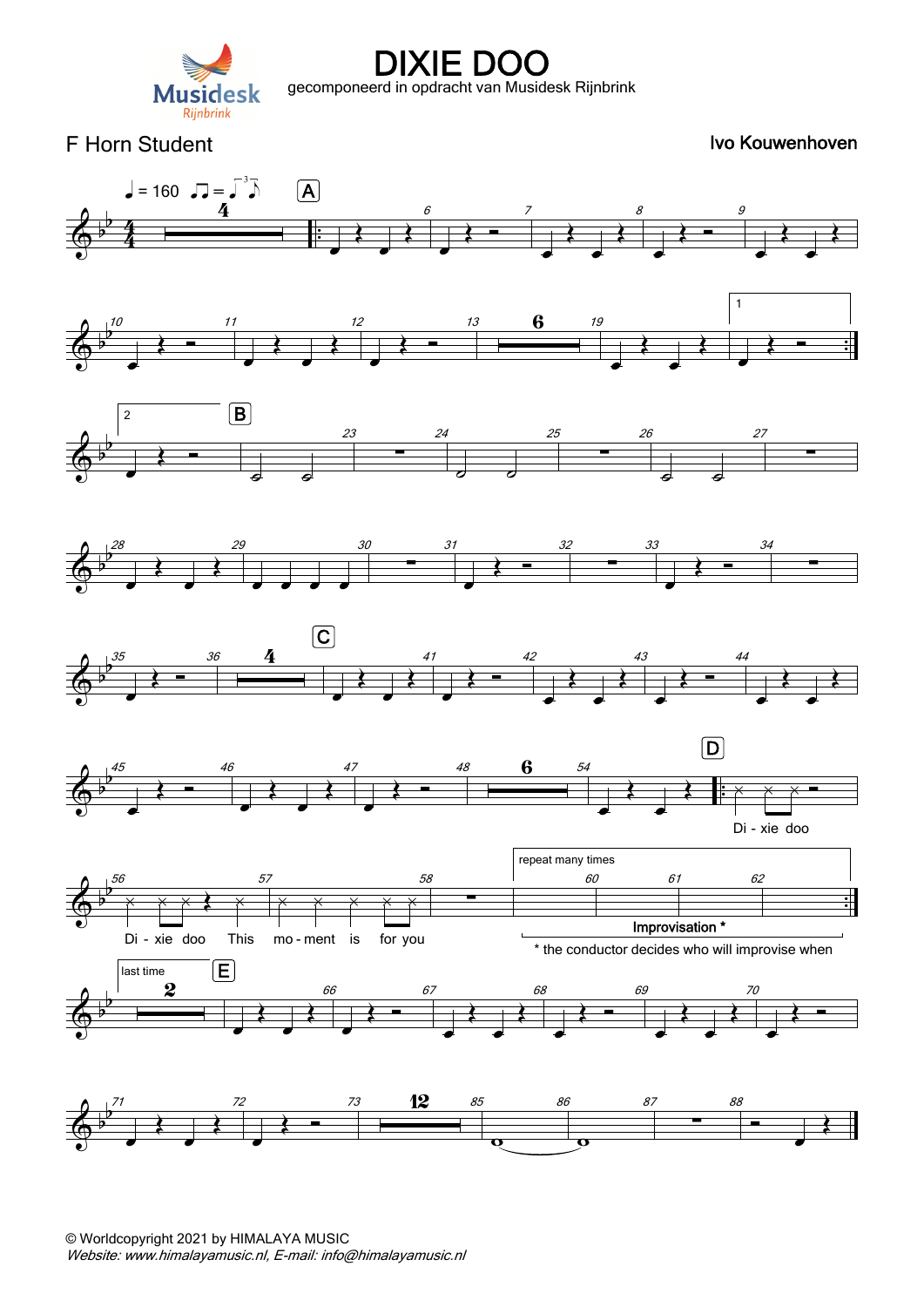

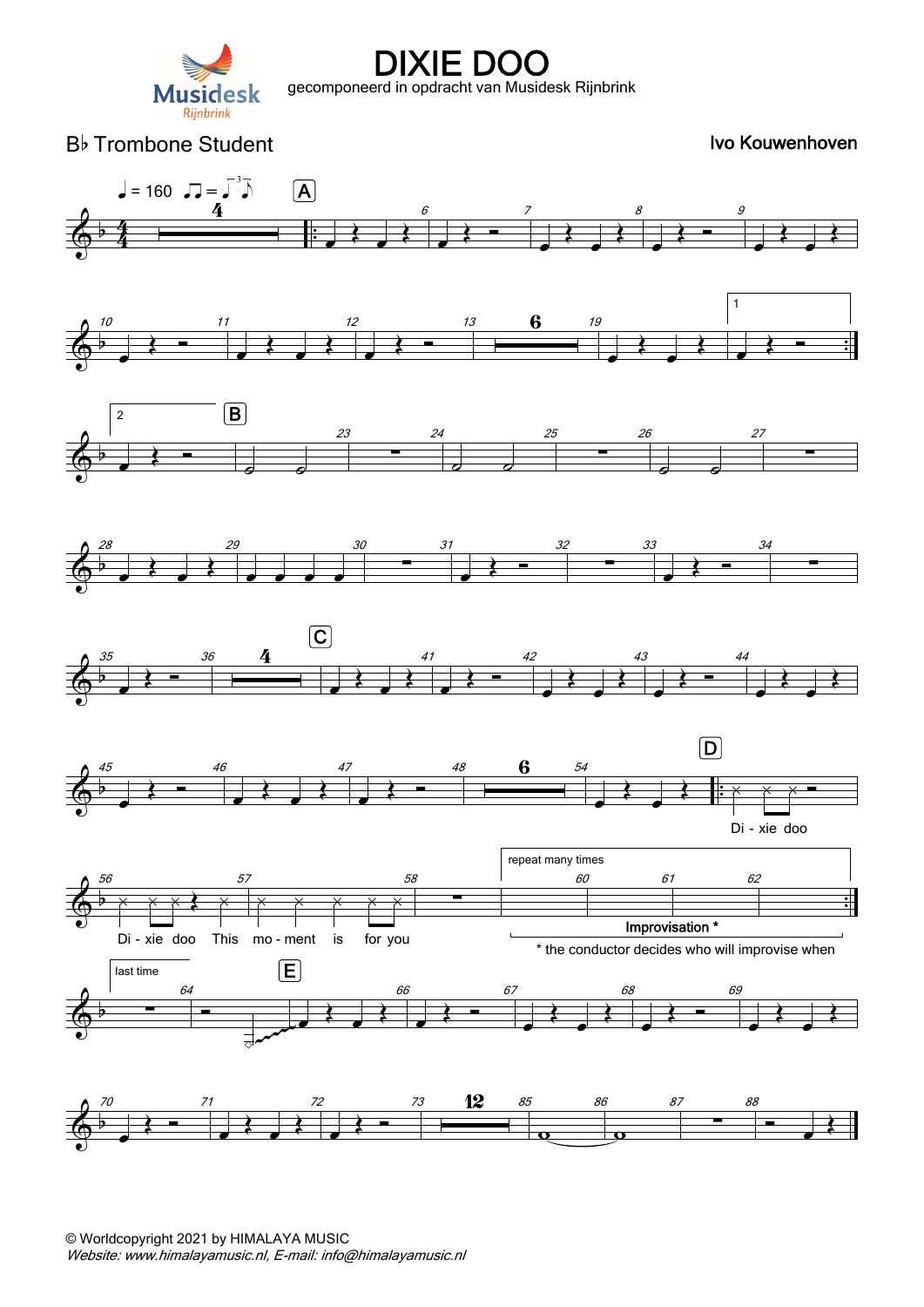

#### $\frac{\partial \cdot}{\partial \phi}$ b  $\frac{4}{2}$  $\frac{4}{4}$  .  $\frac{4}{\overline{\phantom{a}}\phantom{a}}$  $\sqrt{ }$  = 160  $\sqrt{ }$  =  $\sqrt{ }^{3}$  $e \leftrightarrow e$ A 6 œ Œ <sup>7</sup>  $\overrightarrow{e}$ 8  $\bullet$   $\leftarrow$   $\bullet$  $\overrightarrow{e}$  $\Rightarrow$  $\overline{b}^p$ <sup>b</sup> . . <sup>10</sup>  $\bullet$   $\leftarrow$   $\leftarrow$   $\leftarrow$   $\leftarrow$   $\leftarrow$  $\bullet$   $\leftarrow$   $\leftarrow$ 12 <sup>œ</sup> <sup>Œ</sup> <sup>13</sup> <sup>6</sup> <sup>19</sup>  $\bullet$   $\leftarrow$   $\leftarrow$   $\leftarrow$ 1  $\leftarrow$  $\overline{\mathbf{G}_{b}^{2}}$ b b 2  $e \rightarrow e \rightarrow e$  $\boxed{B}$ 23  $\begin{array}{c|c}\n 24 \\
 \hline\n \end{array}$  $\rho$   $\rho$ 25  $\begin{array}{c|c}\n 26 \\
 \hline\n \end{array}$  $\rho$   $\rho$ 27 ∑  $\frac{1}{2}$ b b 28  $\bullet$   $\overrightarrow{?}$ 29 œ œ œ œ 30  $\begin{array}{c}\n 31 \\
 \hline\n 7\n \end{array}$ œ Œ <sup>32</sup>  $\frac{33}{2}$  $\bullet$   $\leftarrow$   $\bullet$   $\bullet$   $\bullet$   $\bullet$   $\bullet$ ∑  $\frac{\partial \cdot}{\partial \phi}$ b b 35  $\begin{array}{c|c}\n36 & 4 \\
\hline\n\end{array}$  $e \leftrightarrow e$  $\overline{c}$ 41  $\leftrightarrow$   $\rightarrow$   $\rightarrow$  $e$   $\leftrightarrow$   $e$   $\leftrightarrow$ 43  $\bullet \leftarrow$  44  $\overrightarrow{e}$  $\frac{1}{2}$ b <sup>b</sup> . . <sup>45</sup>  $\bullet$   $\leftarrow$   $\leftarrow$  $e$   $e$   $e$ 47  $\begin{array}{ccc} & & 48 & & 6 & & 54 \\ \hline & & & & & \\ \hline & & & & & \\ \hline & & & & & \\ \hline & & & & & \\ \hline & & & & & \\ \hline & & & & & \\ \hline & & & & & \\ \hline & & & & & \\ \hline & & & & & \\ \hline & & & & & \\ \hline & & & & & \\ \hline & & & & & & \\ \hline & & & & & & \\ \hline & & & & & & \\ \hline & & & & & & \\ \hline & & & & & & \\ \hline & & & & & & & \\ \hline & & & & & & & \\ \hline & & & & & & & \\ \hline & & & & & & & \\ \hline & &$ **e** } e } : x x x = Di - xie doo  $\boxed{\mathsf{D}}$  $\overline{\mathbf{G}_{b}^{2}}$ b <sup>b</sup> .  $\begin{array}{|c|c|c|c|c|c|}\hline \rule{0pt}{1ex}\scriptstyle{56} & \rule{0pt}{1ex} & \rule{0pt}{1ex} & \rule{0pt}{1ex} & \rule{0pt}{1ex} & \rule{0pt}{1ex} & \rule{0pt}{1ex} & \rule{0pt}{1ex} & \rule{0pt}{1ex} & \rule{0pt}{1ex} & \rule{0pt}{1ex} & \rule{0pt}{1ex} & \rule{0pt}{1ex} & \rule{0pt}{1ex} & \rule{0pt}{1ex} & \rule{0pt}{1ex} & \rule{0pt}{1ex} & \rule{0pt}{1ex} & \rule{0pt}{1ex} & \rule{$  $\times$   $\times$   $\times$   $\times$   $\times$ Di - xie doo This mo -57  $\times$   $\times$   $\times$   $\times$   $\times$ mo-ment is for you 58 ∑ repeat many times 60 Improvisation \* 61 62  $\frac{\partial \cdot}{\partial \phi}$ b b last time  $\begin{array}{c|c}\n & 64 \\
\hline\n\end{array}$  $\overline{\phantom{a}}$  $e \leftrightarrow e$ E 66  $\begin{array}{c} \bullet \end{array}$  $e$   $\leftrightarrow$   $e$   $\leftrightarrow$ 68  $e \leftarrow$  69 œ Œ œ Œ ~~~~~  $\frac{1}{2}$ b b 70  $\bullet$   $\leftarrow$   $\overline{ }$   $\overline{ }$   $\overline{ }$   $\overline{ }$   $\overline{ }$   $\overline{ }$   $\overline{ }$   $\overline{ }$   $\overline{ }$   $\overline{ }$   $\overline{ }$   $\overline{ }$   $\overline{ }$   $\overline{ }$   $\overline{ }$   $\overline{ }$   $\overline{ }$   $\overline{ }$   $\overline{ }$   $\overline{ }$   $\overline{ }$   $\overline{ }$   $\overline{ }$   $\overline{ }$   $\overline{ }$   $\overline{ }$   $\$  $e \leftrightarrow e$ 72  $\begin{array}{c|c} \hline \text{73} & \textbf{12} & \textbf{85} \\ \hline \textbf{25} & \textbf{56} & \textbf{12} \\ \hline \end{array}$  $\bullet$ 86  $\alpha$ 87  $\begin{array}{c}\n 88 \\
 \hline\n 72\n \end{array}$  œ Œ C Trombone Student **IVo Kouwenhoven** Ivo Kouwenhoven \* the conductor decides who will improvise when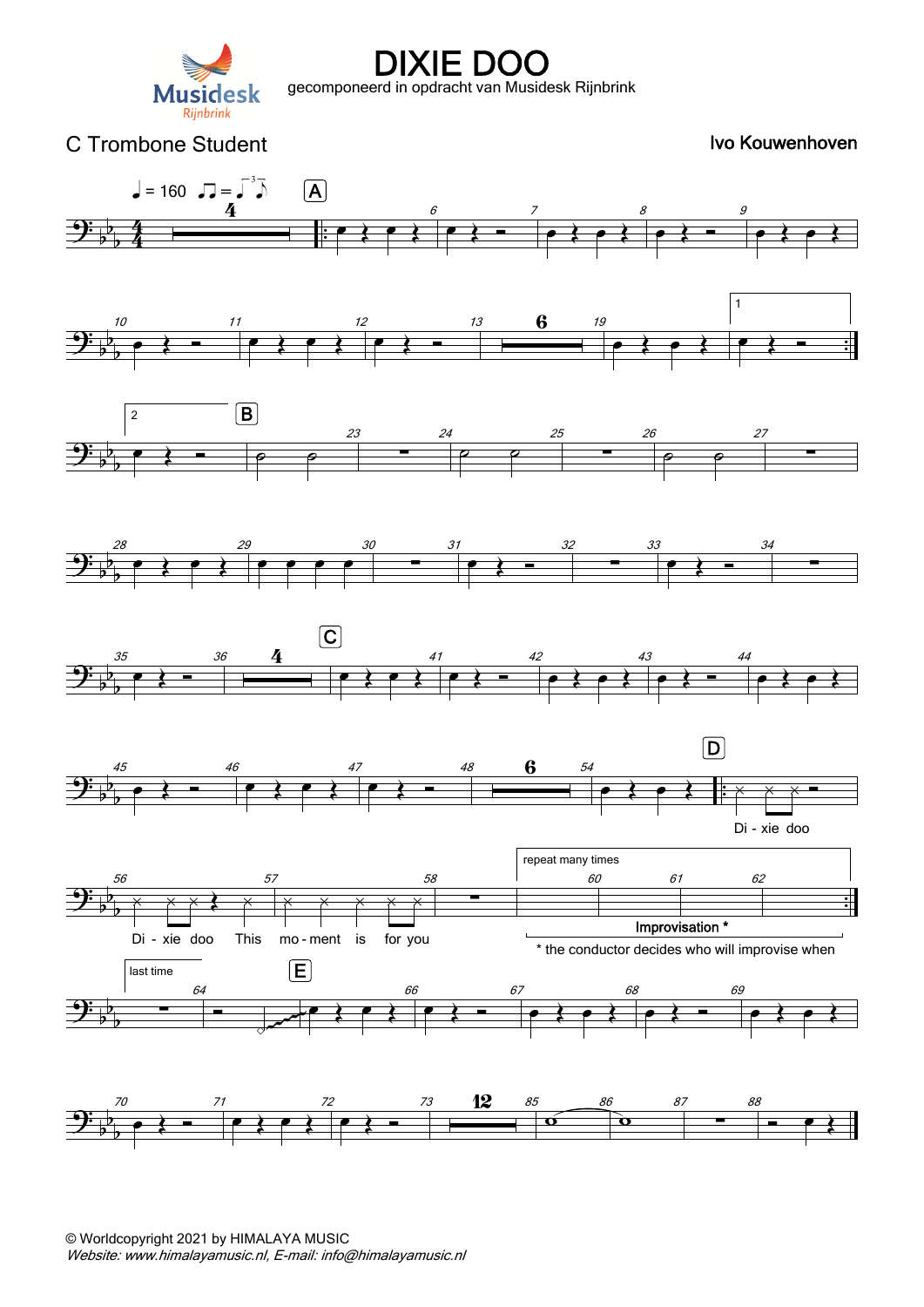

Mallets Student **Ivo Kouwenhoven** 

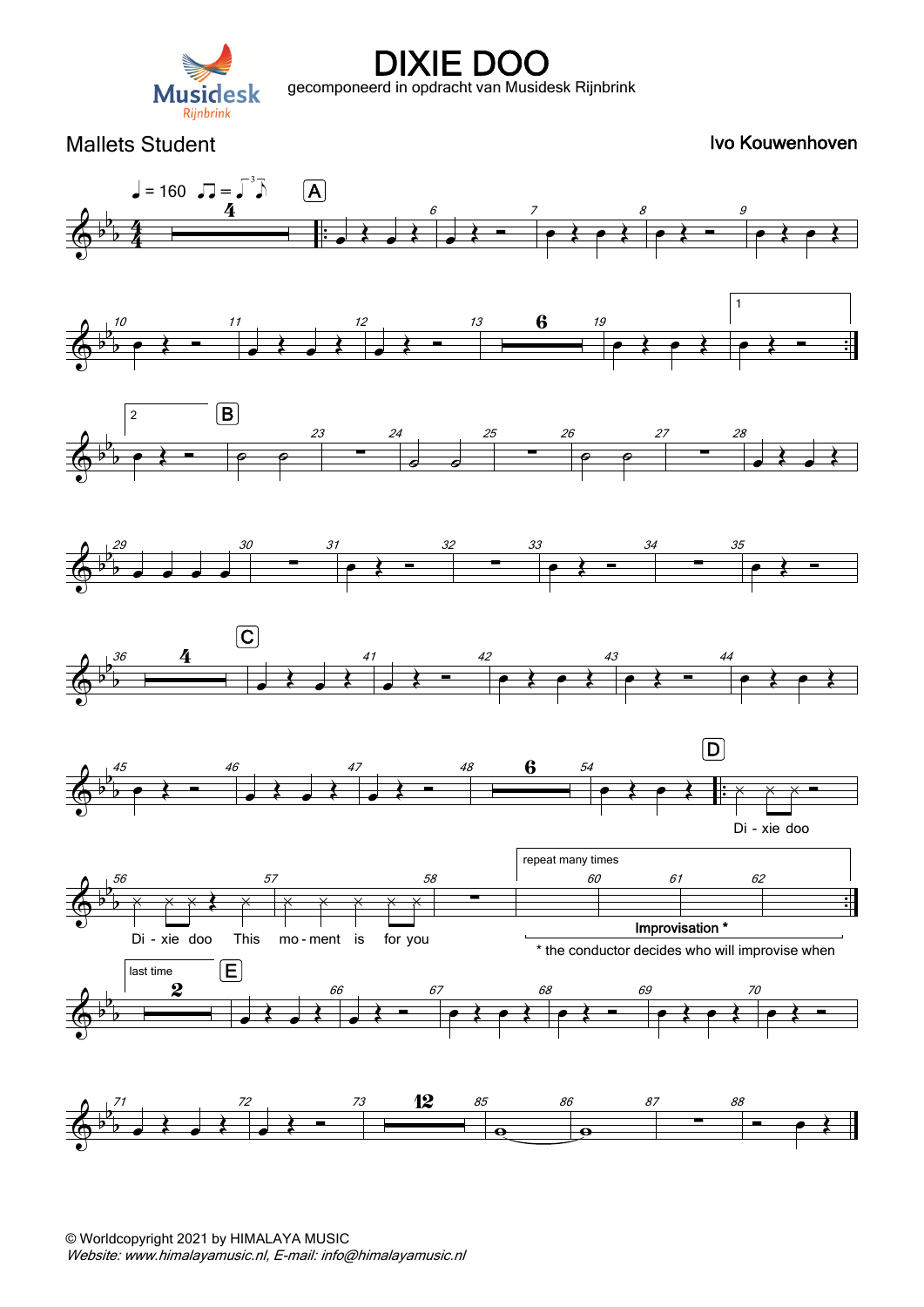

Keyboard Student **IVo Kouwenhoven** Ivo Kouwenhoven









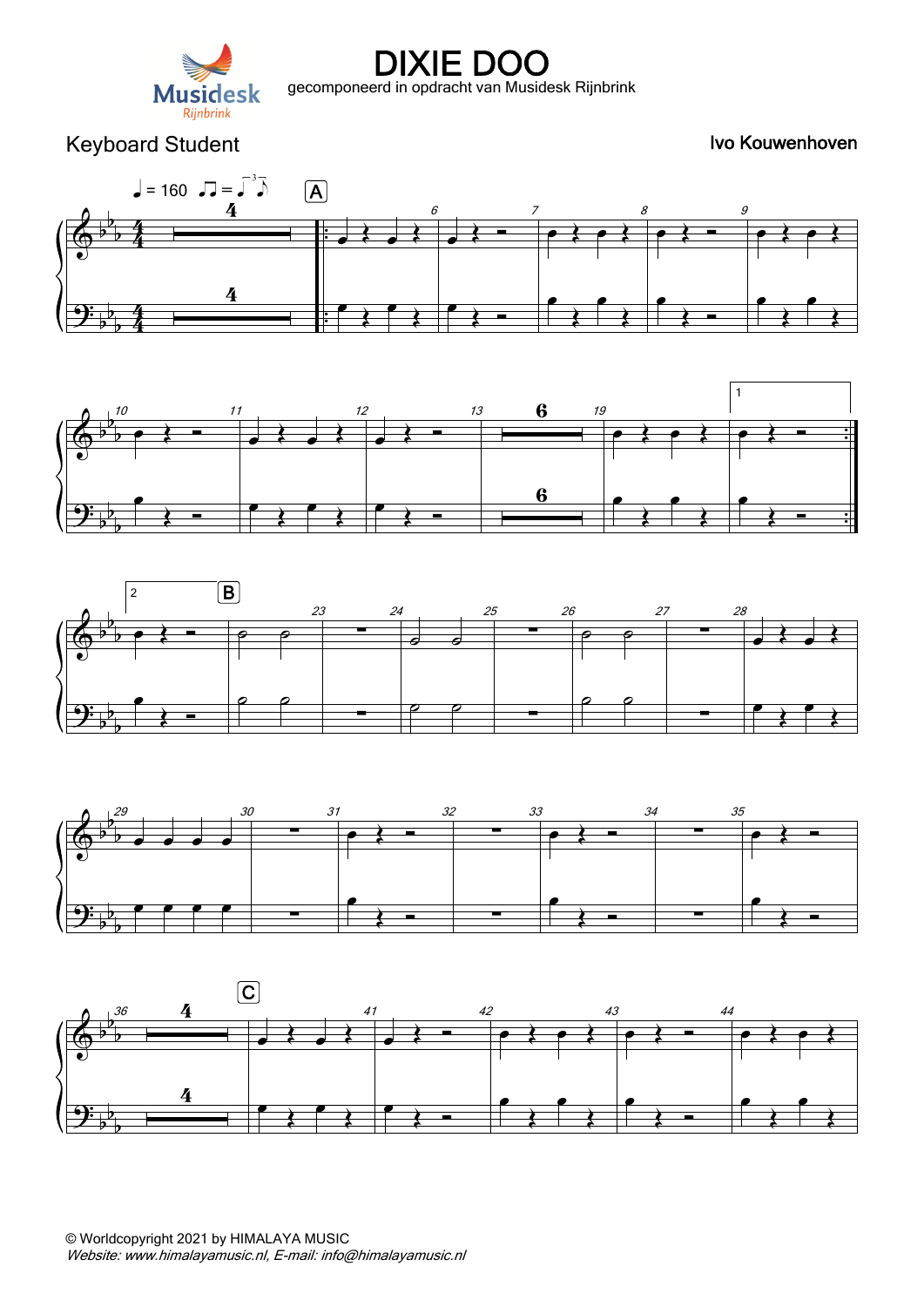DIXIE DOO Keyboard Student